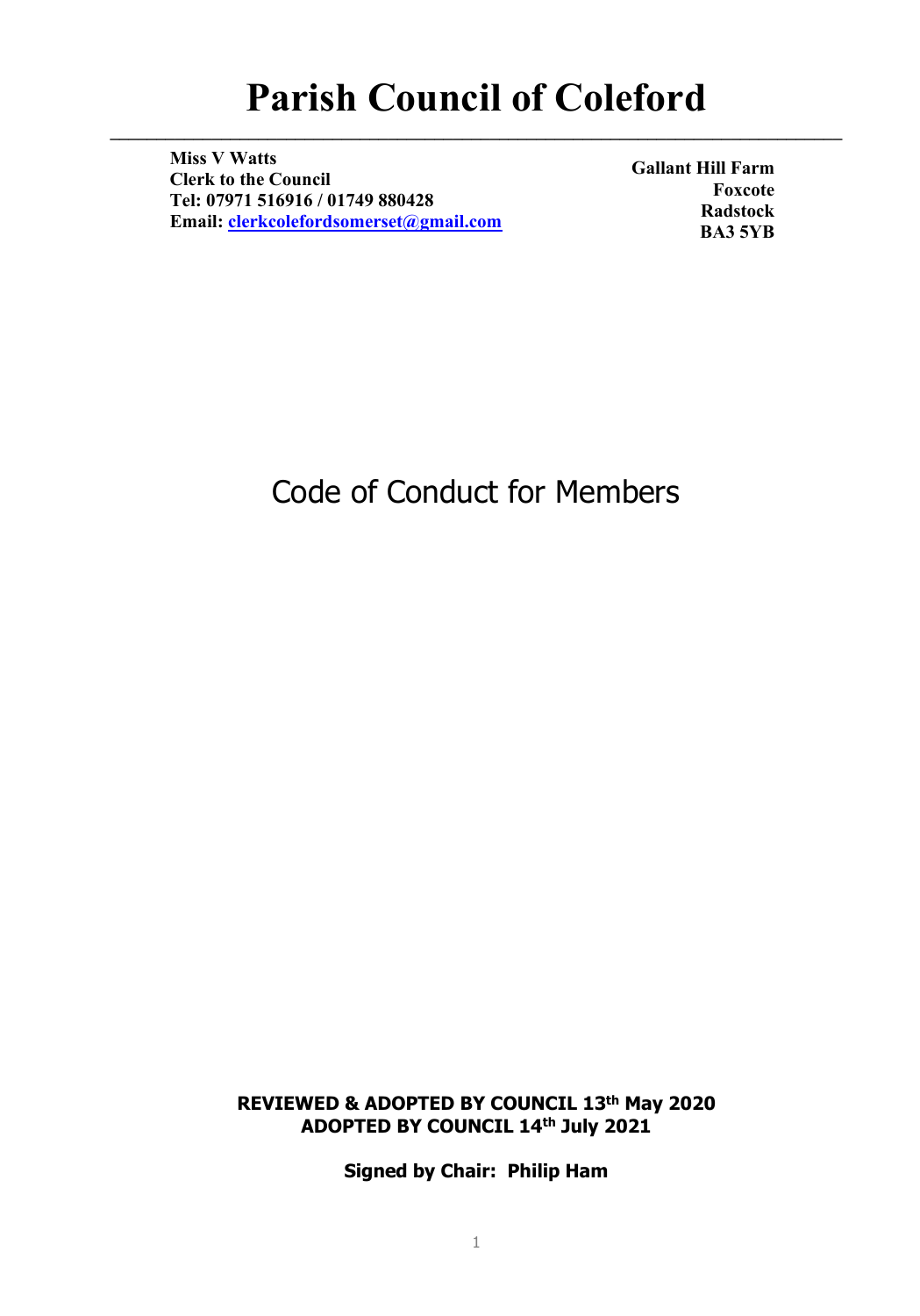This Code is based on the Model supplied by the Monitoring Officers of the Somerset District Councils, Somerset County Council and the Somerset Association of Local Councils.

Text in strikethrough font is retained for comparison with the codes adopted by the principal authorities, and to retain consistent numbering of paragraphs, but is not applicable to this Parish Council.

Text in Bold is required by statute.

SALC \ Code Somerset MOs – Parishes – July 2012 **Notes:**

1. Local Government Act 1972 section 270 includes the following definitions and interpretations that are relevant.

"Christmas break" means the period beginning with the last week day before Christmas Day and ending with the first week day after Christmas Day which is not a bank holiday.

"Easter break" means the periods beginning with the Thursday before and ending with the Tuesday after Easter Day.

- 2. The option at 3 (a) (i) shown in strikethrough font, for electronic service of Notices, is open to challenge at Audit and is currently not recommended for adoption. A test case or legislation is required to clarify the position.
- 3. Text in **bold** may not be suspended as these are statutory in origin.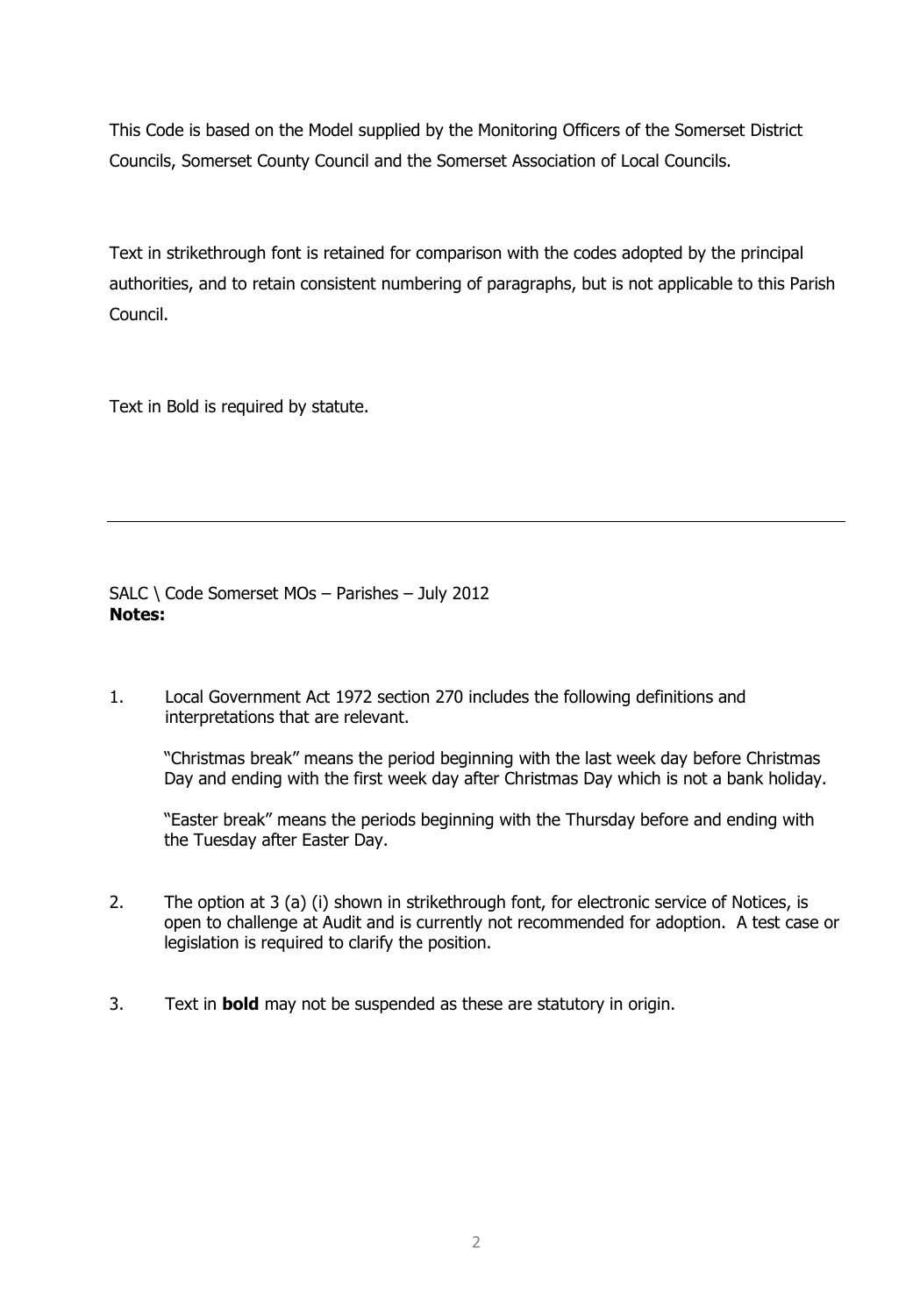## INTRODUCTION

As a member and representative of this Council it is your responsibility to comply with this Code when you undertake or claim to be undertaking Council business or give the impression that you are undertaking Council business.

As a representative of this Council your actions impact on how the Council as a whole is viewed by the public. It is important, therefore, that you don't do anything when undertaking Council business which you could not justify to the public. It is not enough to avoid actual impropriety, you should at all times avoid any occasion for suspicion or appearance of improper conduct.

## **This Code is based upon the following seven principles of public life:**

## **SELFLESSNESS**

Holders of public office should act solely in terms of the public interest. They should not do so in order to gain financial or other material benefits for themselves, their family, or their friends.

## INTEGRITY

Holders of public office should not place themselves under any financial or other obligation to outside individuals or organisations that might seek to influence them in the performance of their official duties.

## **OBJECTIVITY**

In carrying out public business, including making public appointments, awarding contracts, or recommending individuals for rewards and benefits, holders of public office should make choices on merit.

## ACCOUNTABILITY

Holders of public office are accountable for their decisions and actions to the public and must submit themselves to whatever scrutiny is appropriate to their office.

## **OPENNESS**

Holders of public office should be as open as possible about all the decisions and actions that they take. They should give reasons for their decisions and restrict information only when the wider public interest clearly demands.

## **HONESTY**

Holders of public office have a duty to declare any private interests relating to their public duties and to take steps to resolve any conflicts arising in a way that protects the public interest.

#### LEADERSHIP

Holders of public office should promote and support these principles by leadership and example.

An explanation of the terms used in this Code can be found in Appendix 1.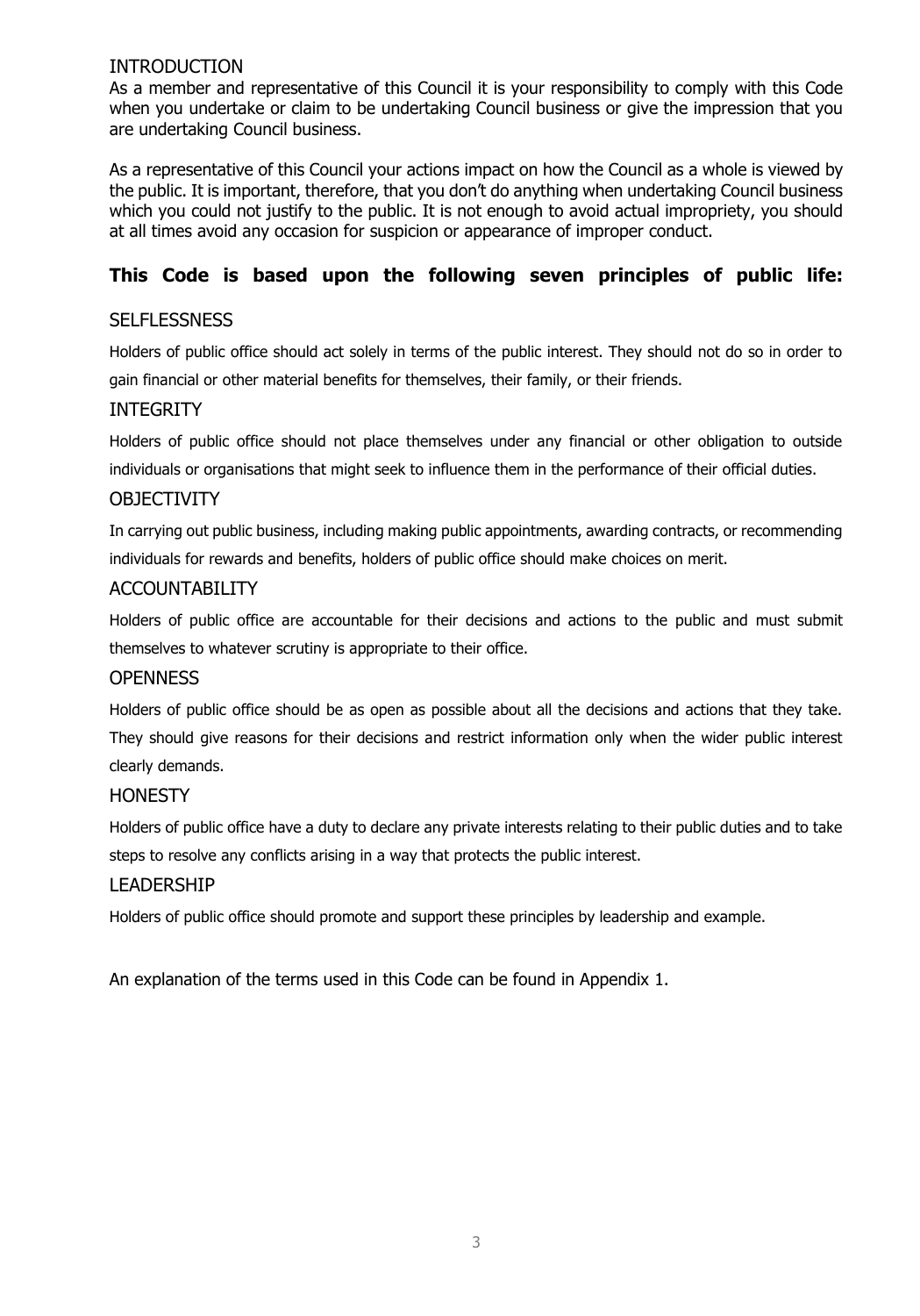1. GENERAL OBLIGATIONS

When undertaking Council business you must:

- 1.1 treat others with respect;
- 1.2 not use or attempt to use your position as a member improperly to give yourself or any other person, an advantage or disadvantage;
- 1.3 when reaching decisions on any matter, consider any relevant advice provided to you by
	- a) the Council's Responsible Finance Officer (RFO); or
	- b) the Council's monitoring officer, or
	- c) the Proper Officer,

in accordance with his or her statutory duties;

- 1.4 give reasons for decisions in accordance with any statutory requirements;
- 1.5 act in accordance with the Council's policies.
- 1.6 not use Council's resources improperly (including for political purposes);
- 1.7 avoid doing anything which may cause the Council to breach a statutory duty or any of the equality enactments (as defined in section 149 of the Equality Act 2010);
- 1.8 not bully any person;
- 1.9 not intimidate or attempt to intimidate any person who is or is likely to be
	- a) a complainant,
	- b) a witness,
	- c) involved in the administration of any investigation or proceedings, or
	- d) any other person carrying out the functions of the Council,

in relation to an allegation that a member (including yourself) has failed to comply with the Council's code of conduct;

- 1.10 avoid doing anything which compromises or is likely to compromise the impartiality of those who work for, or on behalf of, the Council;
- 1.11 not disclose information given to you in confidence by anyone, or information acquired by you which you believe, or ought reasonably to be aware, is of a confidential nature, except where
	- a) you have the consent of a person authorised to give it;
	- b) you are required by law to do so;
	- c) the disclosure is made to a third party for the purpose of obtaining professional legal advice provided that the third party agrees not to disclose the information to any other person; or
	- d) the disclosure is
		- i. reasonable and in the public interest; and
		- ii. made in good faith and in compliance with the reasonable requirements of the Council; and
	- e) you have consulted the monitoring officer prior to its release;
- 1.12 not prevent another person from gaining access to information to which that person is entitled by law; and
- 1.13 not conduct yourself in a manner which could reasonably be regarded as bringing your office or the Council into disrepute.

## 2. INTERESTS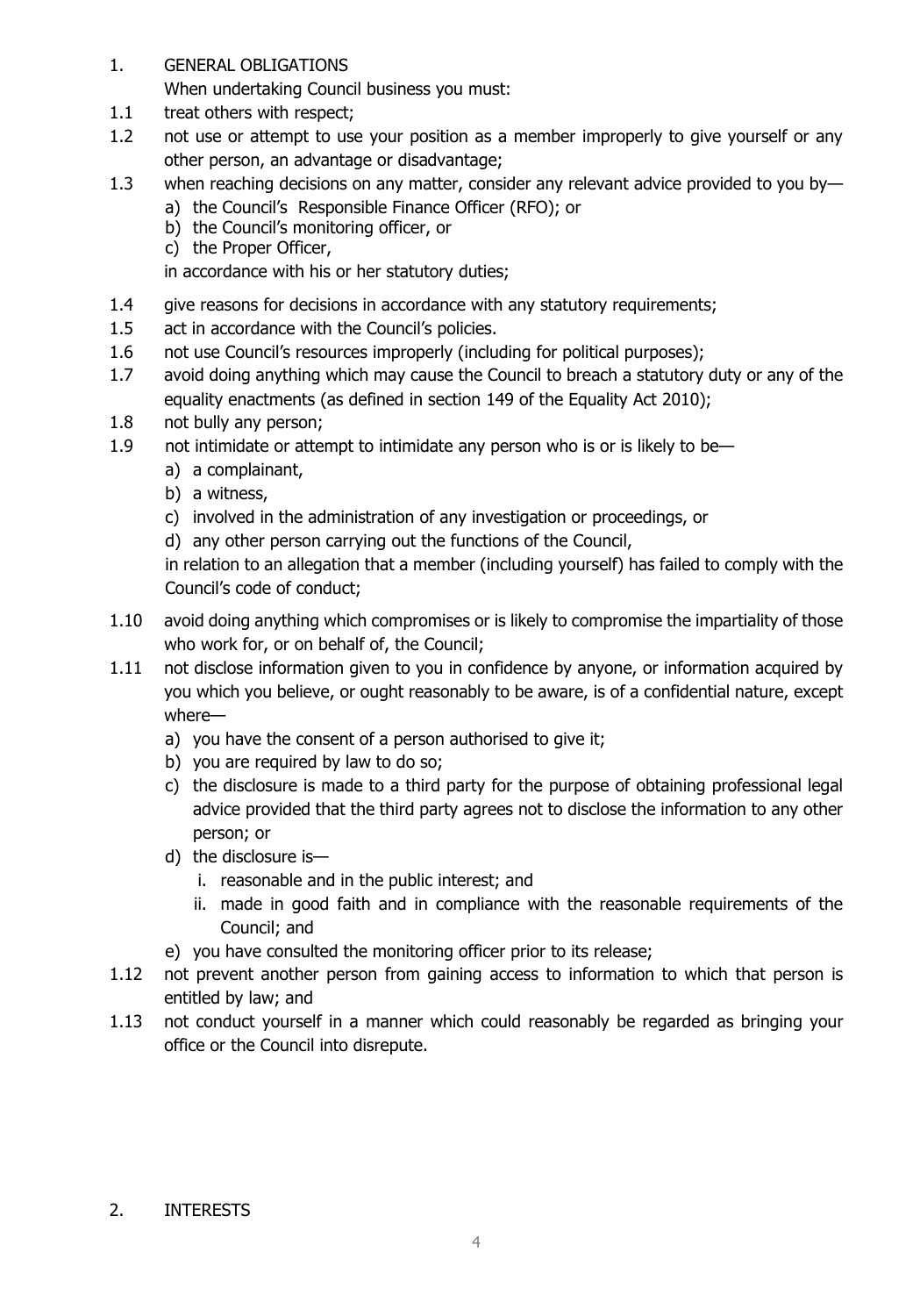Disclosable Pecuniary Interests

- 2.1 **You must register** and declare **any disclosable pecuniary interests that relate to your public duties as required by this Code**, and set out in Appendix 2.
- 2.2 **You must, within 28 days of this Code being adopted by the Council or your taking office as a member or co-opted member, register any disclosable pecuniary interests with the Council's monitoring officer, where the disclosable pecuniary interest is yours, your spouse's or civil partner's, or is the disclosable pecuniary interest of somebody with whom you are living with as a husband or wife, or as if you were civil partners. Disclosable pecuniary interests will be recorded in the Council's Register of Members' Interests and made available for public inspection including on the District Council's website at: www.mendip.gov.uk. In addition it will be made available on the Council's website at www.colefordsomerset.org.uk.**
- 2.3 **Within 28 days of becoming aware of any new disclosable pecuniary interest or change to any such interest already registered, you must register details of that new interest or change in writing to the Council's monitoring officer.**
- 2.4 **Where you have a disclosable pecuniary interest in any business of the Council, whether registered under 2.2 above or not, and you attend any meeting of the Council, or any Committee, Sub-Committee, or Joint Committee at which that business is to be considered, you must**:
	- not seek to influence a decision about that business
	- disclose to that meeting the existence and nature of that interest no later than the start of the consideration of the business in which you have that interest, or (if later) the time at which the interest becomes apparent to you. The exception to the requirement to disclose an interest is if the matter is a sensitive interest under paragraph 2.11
	- **withdraw from the meeting room or chamber** as soon as it becomes apparent that the business is being considered at that meeting;

unless you have obtained a dispensation from the Council or Clerk.

- 2.5 **Following any disclosure at a meeting or as part of a decision record, of a disclosable pecuniary interest not on the Council's register or the subject of pending notification, you must notify the monitoring officer of the interest within 28 days beginning with the date of the disclosure at the meeting or in the decision record in order for the interest to be included in the register.**
- 2.6 Unless dispensation has been granted, **you may not participate in any discussion of, vote on, or discharge any function related to any matter in which you have a disclosable pecuniary interest.** Additionally you must observe the restrictions the Council places on your involvement in matters where you have a disclosable pecuniary interest as defined by the Council and set out in this Code.

## Personal Interests

- 2.7 (1) In addition to the disclosable pecuniary interests notifiable under the Localism Act 2011, you must, within 28 days of
	- a) this Code being adopted by or applied to the Council; or
	- b) your election or appointment to office (where that is later), give written notification to the Monitoring Officer of the details of your other personal interests, as defined below, for inclusion in the register of interests.
- 2.7 (2) You have a personal interest in any business of the Council where:
	- (a) it relates to or is likely to affect—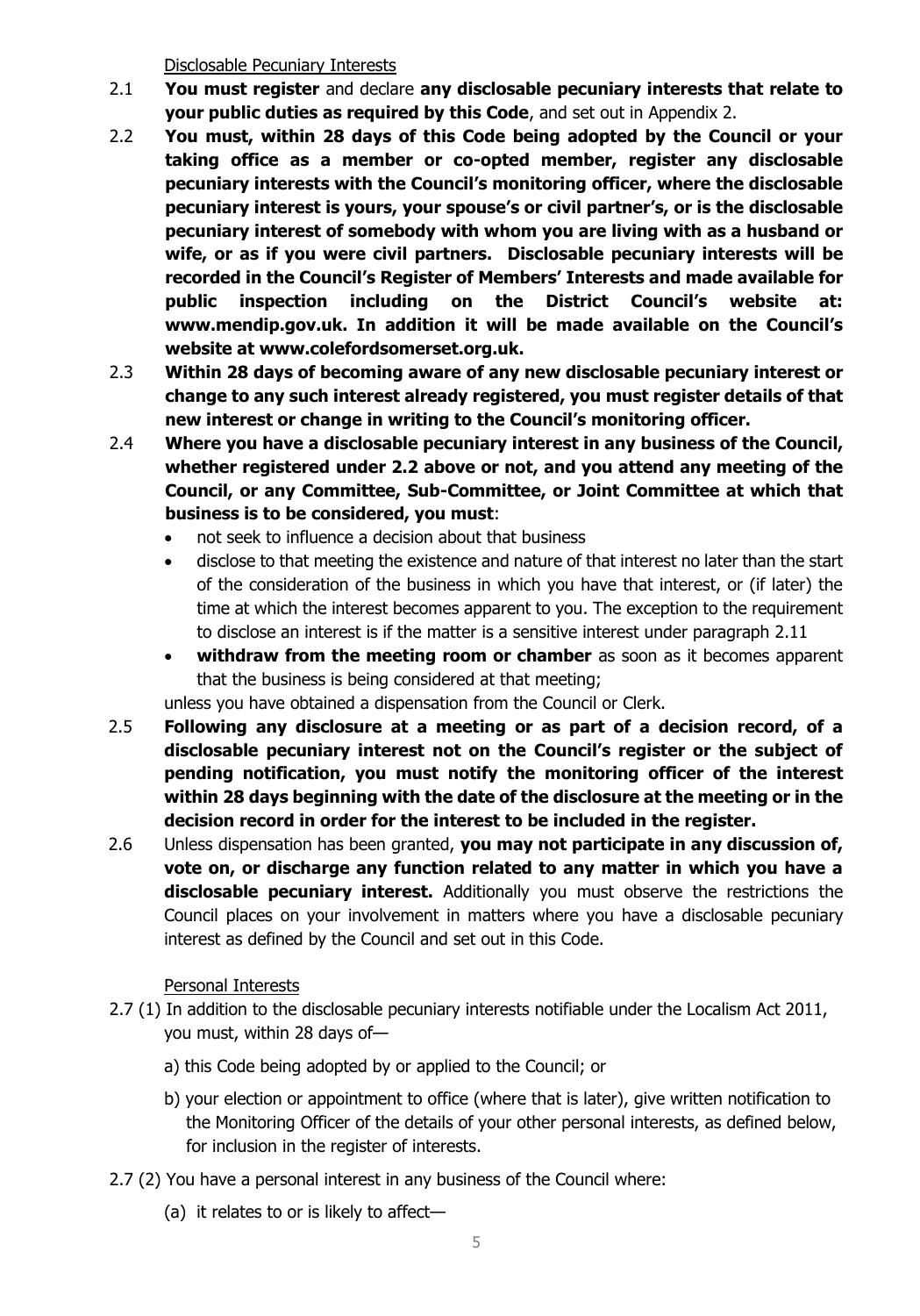- (i) any body of which you are a member or in a position of general control or management and to which you are appointed or nominated by the Council;
- (ii) any body—
	- (aa) exercising functions of a public nature;
	- (bb) established for charitable purposes; or
	- (cc) one of whose principal purposes includes the influence of public opinion or policy (including any political party or trade union), of which you are a member or in a position of general control or management;
- (b) where a decision in relation to any business of the Council might reasonably be regarded as affecting your well-being or financial position or the well-being or financial position of a relevant person to a greater extent than the majority of other council tax payers, ratepayers or inhabitants of the electoral division, as the case may be, affected by the decision;
- 2.7 (3) You must, within 28 days of becoming aware of any new personal interest or change to any such registered interest, notify the Monitoring Officer of the details of that new interest or change.
- 2.8 (1) Subject to sub-paragraphs (2) to (4) below, where you are aware of a personal interest described in paragraph 2.7 above in any business of the Council, and you attend a meeting of the Council at which the business is considered, you must disclose to that meeting the existence and nature of that interest at the start of the consideration of that business, or when the interest becomes apparent to you.
- 2.8 (2) Where you have a personal interest in any business of the Council which relates to or is likely to affect a person described in paragraph 2.7 (2) (b) above, you need only disclose to the meeting the existence and nature of that interest if and when you address the meeting on that business.
- 2.8(3) Where you have a personal interest but sensitive information relating to it is not registered in the Council's register of members' interests, you must indicate to the meeting that you have a personal interest, but need not disclose the sensitive information to the meeting.
- 2.8(4) Where you have a personal interest in any business of the Council and you have made an individual decision (as a Cabinet/Executive member) in relation to that business, you must ensure that any written statement of that decision records the existence and nature of that interest subject to (3) above.
- 2.8 (5) Any personal interests notified to the Monitoring Officer will be included in the register of interests.
- 2.8 (6) A copy of the register will be available for public inspection and will be published on the District Council's website and the Council's website (where applicable).

Prejudicial Interests

2.9 (1) Where you have a personal interest in any business of your Council you also have a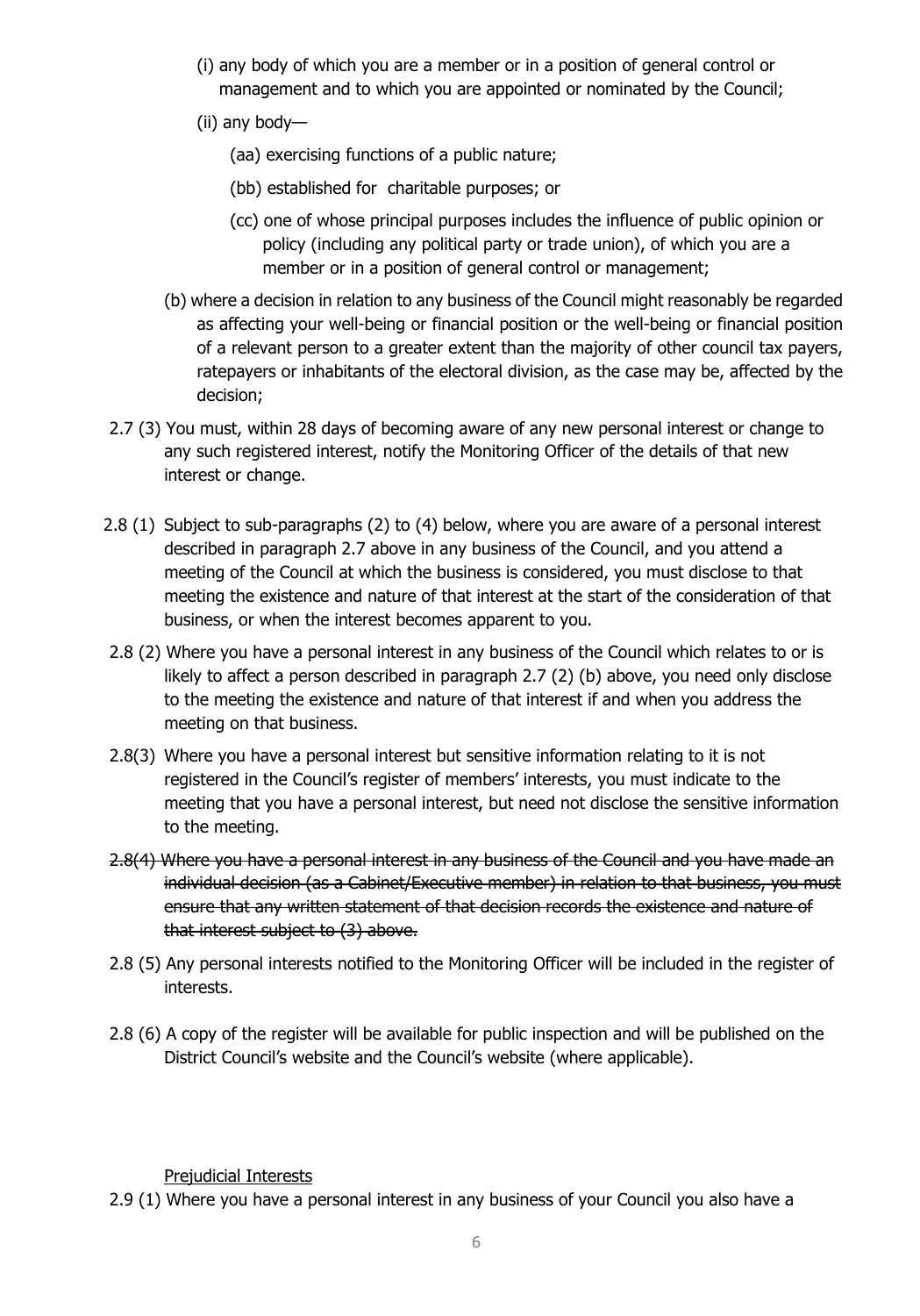prejudicial interest in that business where the interest is one which a member of the public with knowledge of the relevant facts would reasonably regard as so significant that it is likely to prejudice your judgement of the public interest and where that business—

- (a) affects your financial position or the financial position of a person or body described in paragraph 2.7 (2) (b); or
- (b) relates to determining any approval, consent, licence, permission or registration in relation to you or any person or body described in paragraph 2.7 (2).
- 2.9 (2) Subject to paragraphs 2.9(3) and 2.9(4), where you have a prejudicial interest in any business of your Council—
	- (a) You may not participate in any discussion of the matter at a meeting.
	- (b) You may not participate in any vote taken on the matter at a meeting.
	- (c) If the interest is not registered, you must disclose the interest to the meeting.
	- (d) You must leave the room where the meeting is held while any discussion or voting takes place on the matter.
	- (e) If the interest is not registered and is not the subject of a pending notification, you must notify the Monitoring Officer of the interest within 28 days.
- 2.9 (3) Where you have a prejudicial interest in any business of your Council, you may attend a meeting but only for the purpose of making representations, answering questions or giving evidence relating to the business, provided that the public are also allowed to attend the meeting for the same purpose, whether under a statutory right or otherwise and you leave the meeting room immediately after making representations, answering questions or giving evidence.
- 2.9 (4) Subject to you disclosing the interest at the meeting, you may attend a meeting and vote on a matter where you have a prejudicial interest that relates to the functions of your Council in respect of—
	- (i) housing, where you are a tenant of your Council provided that those functions do not relate particularly to your tenancy or lease;
	- (ii) school meals or school transport and travelling expenses, where you are a parent or guardian of a child in full time education, or are a parent governor of a school, unless it relates particularly to the school which the child attends;
	- (iii) statutory sick pay under Part XI of the Social Security Contributions and Benefits Act 1992, where you are in receipt of, or are entitled to the receipt of, such pay;
	- (iv) an allowance, payment or indemnity given to members;
	- (v) any ceremonial honour given to members; and
	- (vi) setting council tax or a precept under the Local Government Finance Act 1992.
- 2.9 (5) Where, as a Cabinet/Executive member, you may take an individual decision, and you become aware of a prejudicial interest in the matter which is the subject of the proposed decision you must notify the Monitoring Officer of the interest and must not take any steps or further steps in the matter, or seek to influence a decision about the matter.

## Receipts of gifts and hospitality

2.10(1) You must, within 28 days of receipt, notify the Monitoring Officer in writing of any gift, benefit or hospitality with a value in excess of £25 which you have accepted as a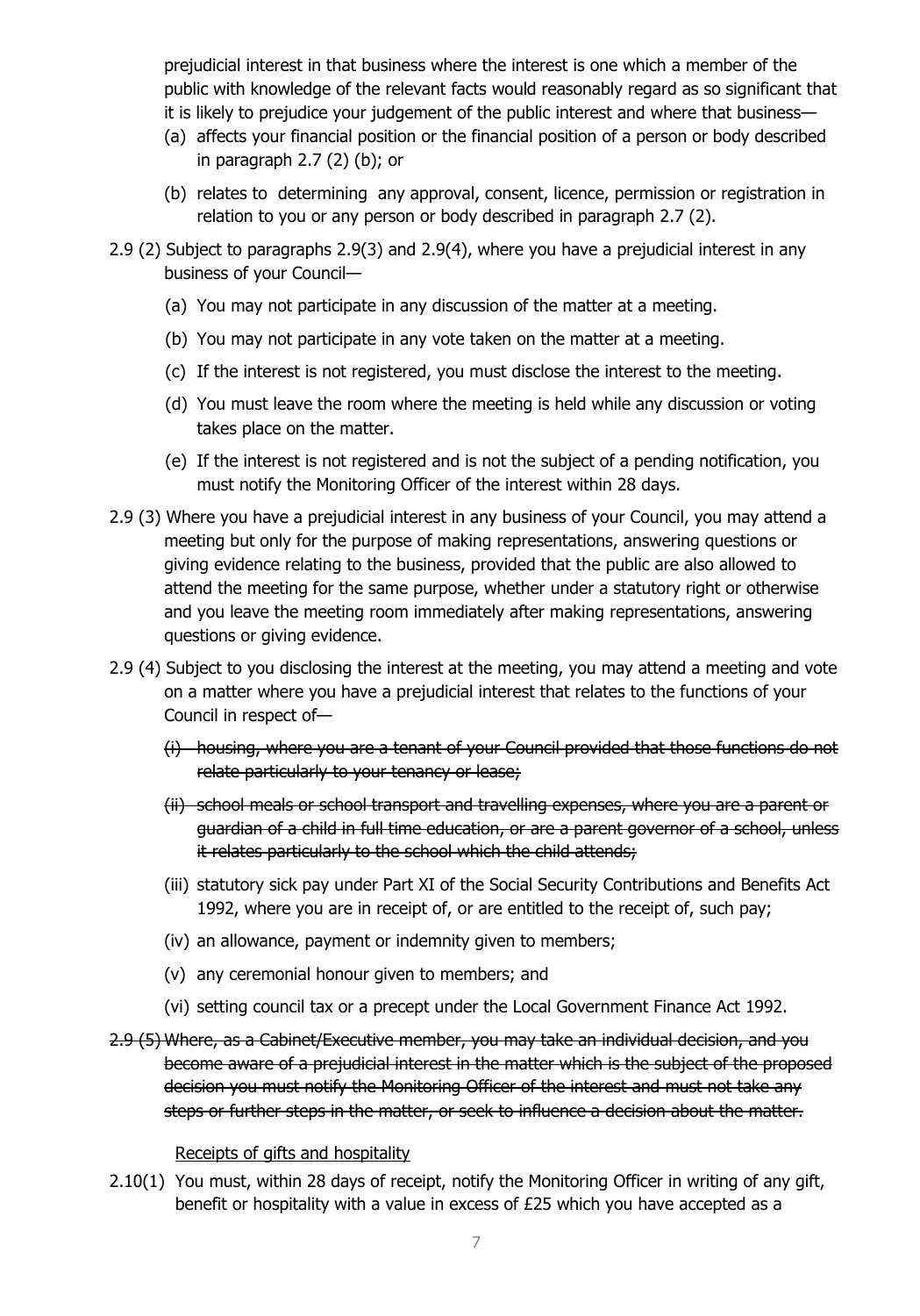member from any person or body other than the Council.

2.10 (2) The Monitoring Officer will place your notification on a public register of gifts and hospitality.

## Sensitive Interests

2.11 **If you have a Disclosable Pecuniary Interest** or a Personal or Personal and Prejudicial Interest **but you consider that disclosure of the interest could lead to you or a person connected with you being subject to violence or intimidation and the Monitoring Officer agrees with that assessment then instead of disclosing the interest you need only disclose that you have a Disclosable Pecuniary Interest** or Personal or Personal and Prejudicial Interest (as the case may be). In such instances any published version of the register of interests will exclude details of the interest but may state that you have an interest, the details of which are withheld.

Pre-determination or Bias

2.12 Guidance on Pre-determination or Bias is attached at Appendix 3.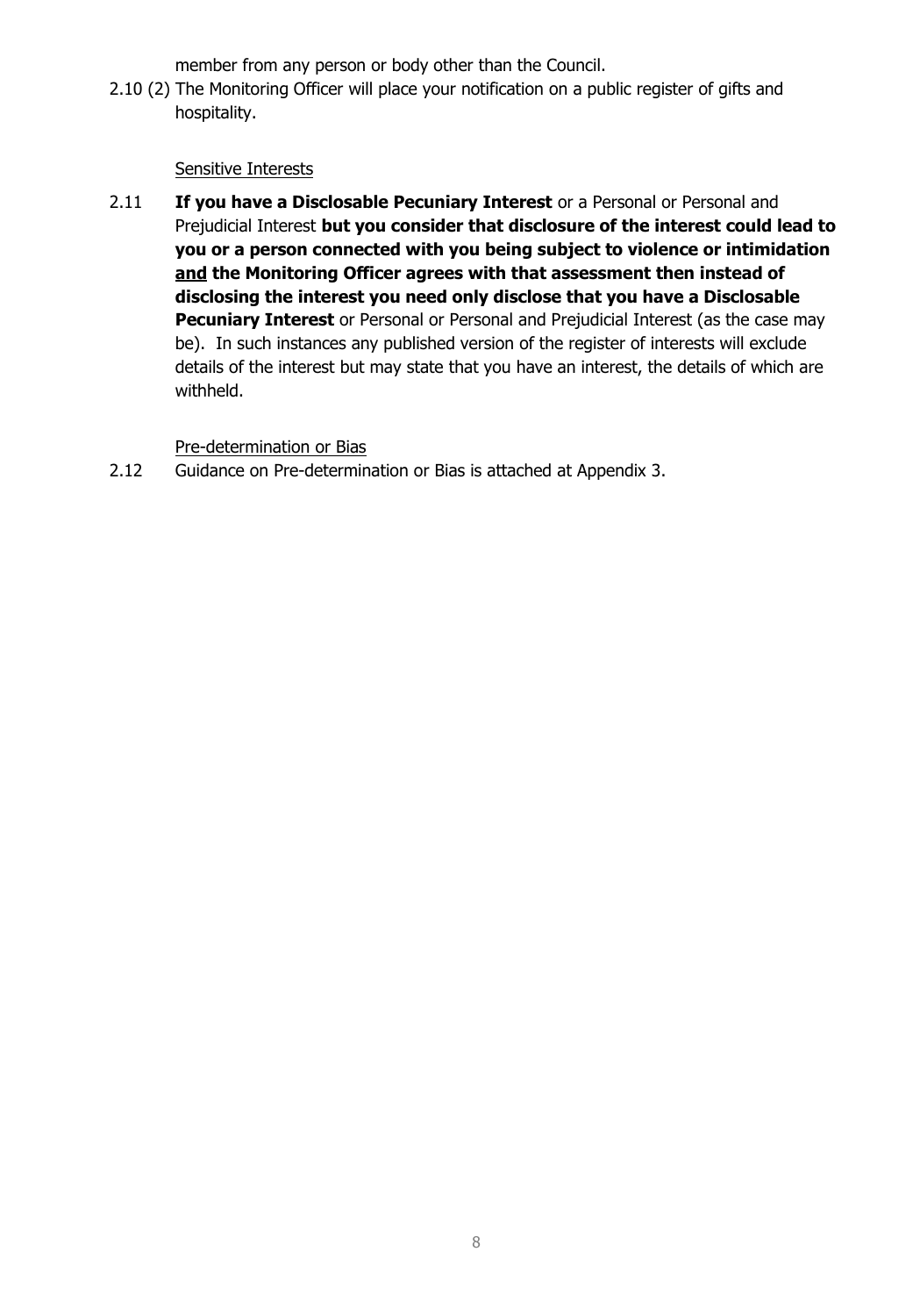## CODE OF CONDUCT – INTERPRETATION

In the Council's Code of Conduct the following words shall have the following meanings ascribed

to them—

- "the Act" means the Localism Act 2011;
- "disclosable pecuniary interest" is as defined in Appendix 2
- "meeting" means any meeting of—
	- (a) the Council;
	- (b) the Cabinet of the Council;
	- (c) any of the Council's or its Cabinet's committees, sub-committees, joint
	- committees, joint sub-committees, or area committees;

whether or not the press and public are excluded from the meeting in question by a resolution of members

- "member" includes a co-opted member and an appointed member.
- "sensitive information" means information relating to a member's interests that the monitoring officer has determined need not be included in the member's registration of an interest or any change to that interest, by virtue of the fact that its availability for inspection by the public is likely to create a serious risk that any person may be subjected to violence or intimidation
- "bullying" means offensive, intimidating, malicious, insulting or humiliating behaviour based on abuse or misuse of power or Council which attempts to undermine
- "disrepute" means a lack of good reputation or respectability which can be reasonably regarded as reducing the public's confidence in that member being able to fulfil their role or adversely affecting the reputation of members generally in being able to fulfil their role
- "relevant person" in relation to personal and personal and prejudicial Interests means
	- (a) a member of your family or any person with whom you have a close association; or
	- (b) any person or body who employs or has appointed such persons, any firmin which they are a partner, or any company of which they are directors;
	- (c) any person or body in whom such persons have a beneficial interest in a class of securities exceeding the nominal value of £25,000; or
	- (d) any body-
		- (1) of which you are a member or in a position of general control or management and to which you are appointed or nominated by the Council;
		- (2) exercising functions of a public nature;
		- (3) established for charitable purposes; or
		- (4) one of whose principal purposes includes the influence of public opinion or policy (including any political party or trade union), of which you are a member or in a position of general control or management
- "well-being" means a condition of contentedness, healthiness and happiness. Anything that could be said to affect a person's quality of life, either positively or negatively, is likely to affect their well-being. It is not restricted to matters affecting a person's financial position.
- "close association" means someone that you are in regular contact with over a period of time who is more than an acquaintance or colleague. It may be a friend, a business associate or someone you know through general social contacts. It is someone who a reasonable member of the public might think you would be prepared to favour or disadvantage when discussing a matter that affects them.
- "member of your family" means partner, i.e. someone you are married to, your civil partner, or someone you live with in a similar capacity, a parent, a parent-in-law, a son or daughter, a stepson or stepdaughter, the child of a partner, a brother or sister, a brother or sister of your partner, a grandparent, a grandchild, an uncle or aunt, a nephew or niece, and the partners of any of these people.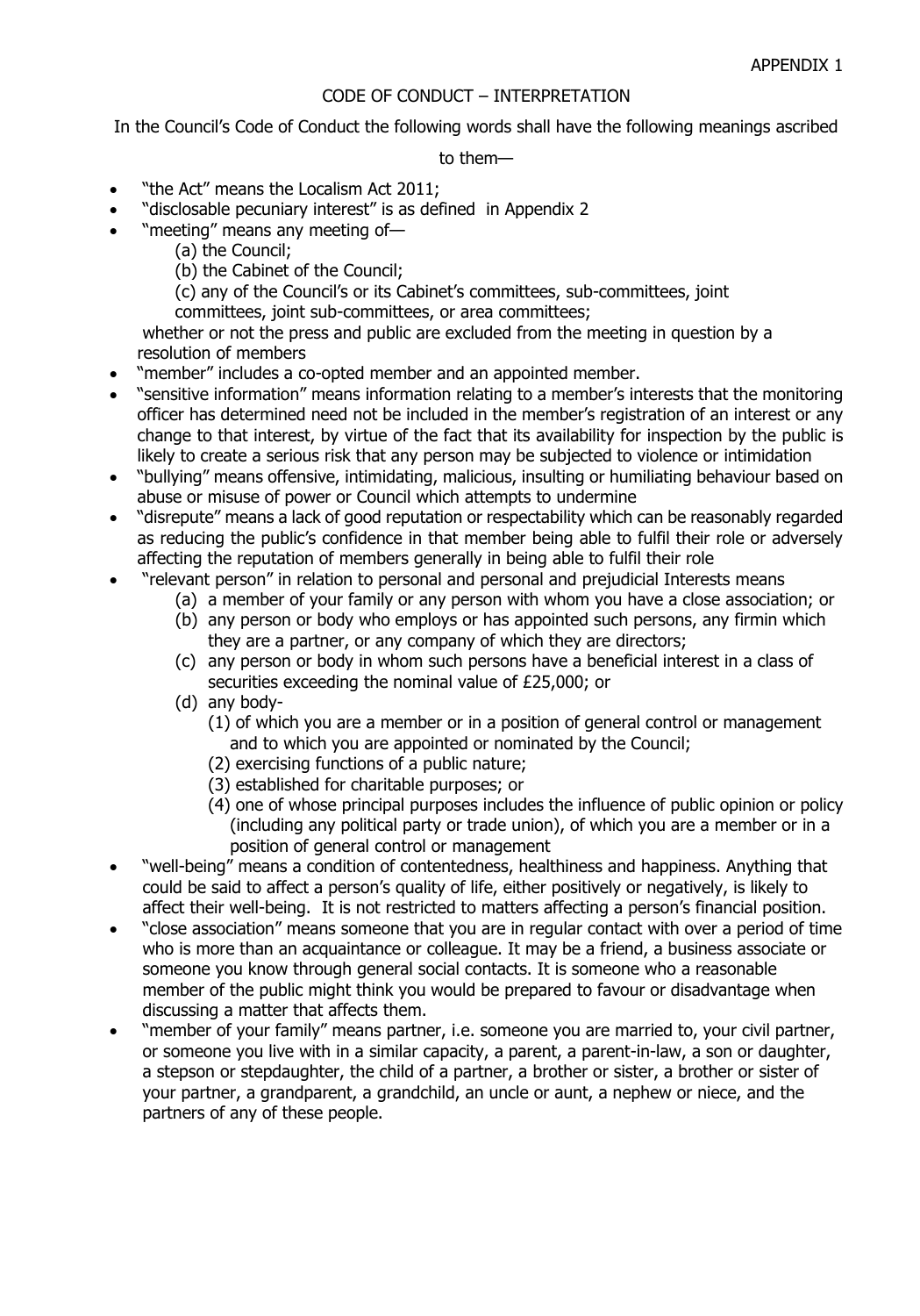## DISCLOSABLE PECUNIARY INTERESTS

This note explains the requirements of the Localism Act 2011 (Ss 29-34) in relation to disclosable pecuniary interests. These provisions are enforced by criminal sanction. They come into force on 1 July 2012.

#### **Notification of disclosable pecuniary interests**

Within 28 days of becoming a member or co-opted member, you must notify the Monitoring Officer of any 'disclosable pecuniary interests'.

A 'disclosable pecuniary interest' is an interest of yourself or your partner (which means spouse or civil partner, a person with whom you are living as husband or wife, or a person with whom you are living as if you are civil partners) within the following descriptions:

| <b>Interest</b>                                      | <b>Description</b>                                                                                                                                                                                                                                                                                                                                                                                                                                                                                                                                                                            |
|------------------------------------------------------|-----------------------------------------------------------------------------------------------------------------------------------------------------------------------------------------------------------------------------------------------------------------------------------------------------------------------------------------------------------------------------------------------------------------------------------------------------------------------------------------------------------------------------------------------------------------------------------------------|
| Employment, office, trade,<br>profession or vocation | An employment, office trade profession or vocation carried on for profit<br>or gain.                                                                                                                                                                                                                                                                                                                                                                                                                                                                                                          |
| Sponsorship                                          | Any payment or provision of any other financial benefit (other than from<br>the Council ) made or provided within the relevant period in respect of<br>any expenses incurred by M in carrying out duties as a member, or<br>towards the election expenses of M.<br>This includes any payment or financial benefit from a trade union within<br>the meaning of the Trade Union and Labour Relations (Consolidation)<br>Act 1992.                                                                                                                                                               |
| Contract                                             | Any contract which is made between the relevant person (or a body in<br>which the relevant person has a beneficial interest) and the Council -<br>(a) under which goods or services are to be provided or works are to be<br>executed; and (b) which has not been fully discharged.                                                                                                                                                                                                                                                                                                           |
| Land                                                 | Any beneficial interest in land which is within the area of the Council.                                                                                                                                                                                                                                                                                                                                                                                                                                                                                                                      |
| Licences                                             | Any licence (alone or jointly with others) to occupy land in the area of<br>the Council for a month or longer.                                                                                                                                                                                                                                                                                                                                                                                                                                                                                |
| Corporate tenancies                                  | Any tenancy where (to M's knowledge) $-$<br>(a) the landlord is the Council; and (b) the tenant is body in which the<br>relevant person has a beneficial interest.                                                                                                                                                                                                                                                                                                                                                                                                                            |
| <b>Securities</b>                                    | Any beneficial interest in securities of a body where $-$<br>(a) that body (to M/s knowledge) has a place of business or land in the<br>area of the Council; and<br>(b) either $-$<br>(i) the total nominal value of the securities exceeds £25,000 or one<br>hundredth of the total issued share capital of that body; or<br>(ii) if the share capital of that body is of more than one class, the<br>total nominal value of the shares of any one class in which the<br>relevant person has a beneficial interest exceeds one hundredth of<br>the total issued share capital of that class. |

These descriptions on interests are subject to the following definitions:

- "the Act" means the Localism Act 2011;
- "body in which the relevant person has a beneficial interest" means a firm in which the relevant person is a partner or a body corporate of which the relevant person is a director, or in the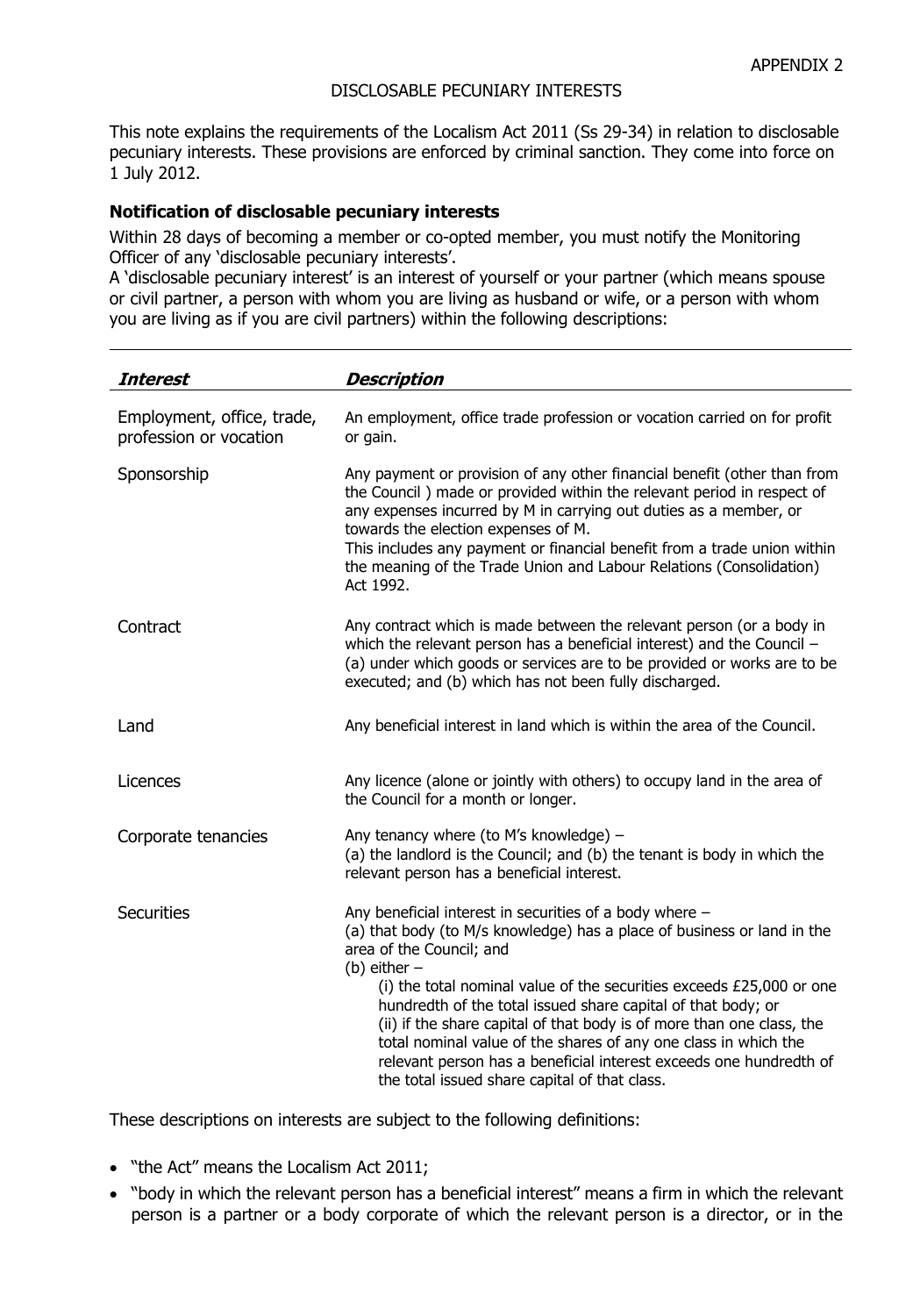securities of which the relevant person has a beneficial interest;

- "director" includes a member of the committee of management of an industrial and provident society;
- "land" includes an easement, servitude, interest or right in or over land which does not carry with it a right for the relevant person (alone or jointly with another) to occupy the land or to receive income;
- "M" means the person M referred to in section 30 of the Act;
- "member" includes a co-opted member;
- "relevant authority" means the Council of which M is a member;
- "relevant period" means the period of 12 months ending with the day on which M gives a notification for the purposes of section 30(1) of the Act;
- "relevant person" in relation to disclosable pecuniary interests means M or M's spouse or civil partner or a person with whom M is living as husband and wife or a person with whom M is living as if they were civil partners;
- securities" means shares, debentures, debenture stock, loan stock, bonds, units of a collective investment scheme within the meaning of the Financial Services and Markets Act 2000() and other securities of any description, other than money deposited with a building society.

## **Dispensations**

The Council or Clerk may grant you a dispensation, but only in limited circumstances, to enable you to participate and vote on a matter in which you have a disclosable pecuniary interest.

## **Offences**

It is a criminal offence to

- Fail to notify the Monitoring Officer of any disclosable pecuniary interest within 28 days of election
- Fail to disclose a disclosable pecuniary interest at a meeting if it is not on the register
- Fail to notify the Monitoring Officer within 28 days of a disclosable pecuniary interest that is not on the register that you have disclosed to a meeting
- Participate in any discussion or vote on a matter in which you have a disclosable pecuniary interest
- As a Cabinet/Executive member discharging a function acting alone, and having a disclosable pecuniary interest in such a matter, failing to notify the Monitoring Officer within 28 days of the interest.
- Knowingly or recklessly providing information that is false or misleading in notifying the Monitoring Officer of a disclosable pecuniary interest or in disclosing such interest to a meeting

The criminal penalties available to a court are to impose a fine not exceeding level 5 on the standard scale and disqualification from being a councillor for up to 5 years.